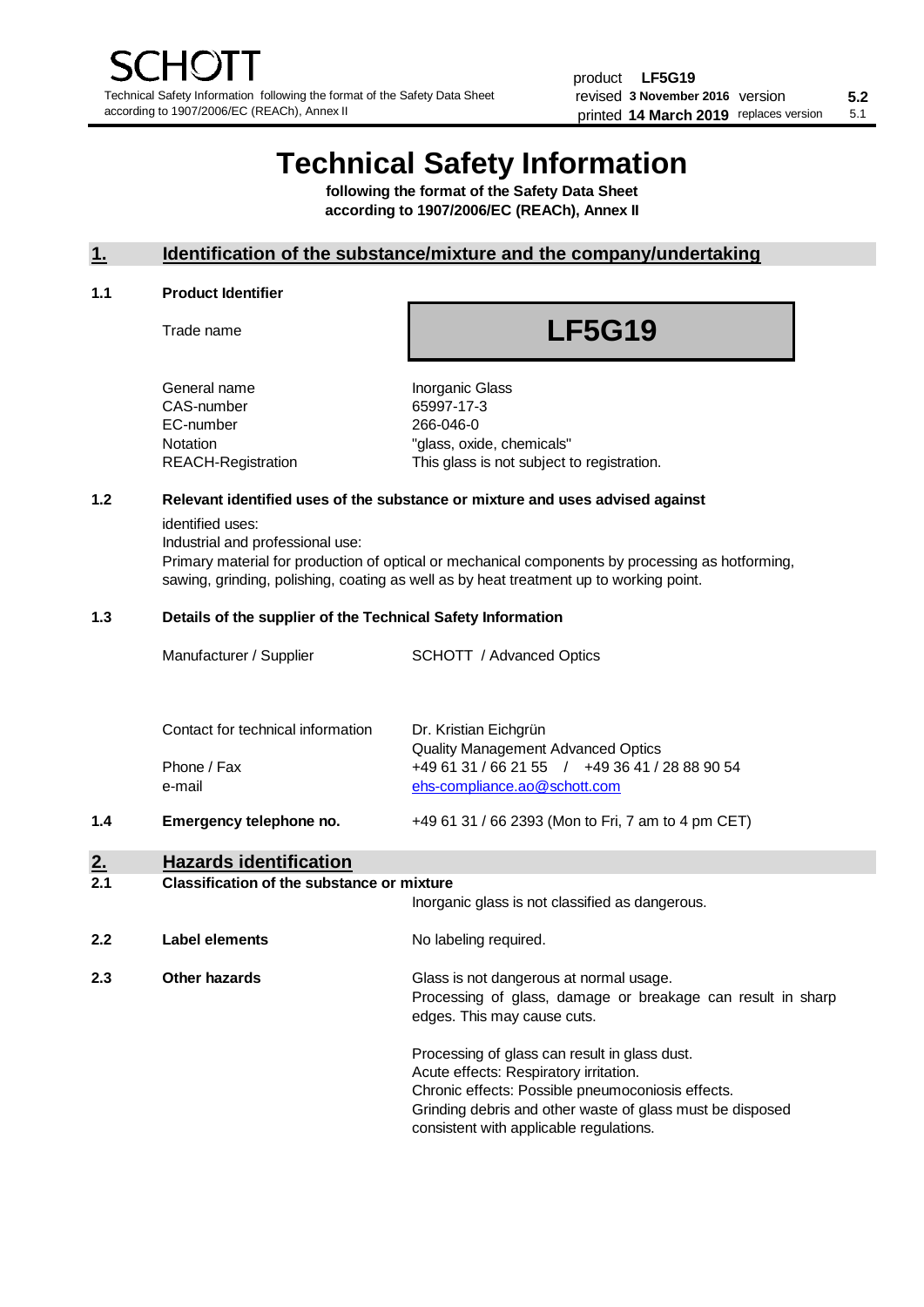Technical Safety Information following the format of the Safety Data Sheet according to 1907/2006/EC (REACh), Annex II

# **3. Composition/information on ingredients**

## **3.1 Substances**

As the substance glass is not included in the candidate list of substances of very high concern, currently there are no information duties according to article 33 of REACH. However for the production of glass we may use substances, which are on the candidate list and had been included in Annex XIV of the REACH regulation or could be included in future . These powdery substances are not present as such in the final glass; they are fully integrated into the glass matrix through the melting process. Thus they loose their original characteristics. The main components are listed as additional information in chapter 16. For more information please refer to ehs-compliance.ao@schott.com.

#### **3.2 Mixtures**

Glass is classified as substance acc. to regulation (EC) No 987/2008 (amending of Reach-Reg.).

# **4. First aid measures**

## **4.1 Description of first aid measures**

| <b>General information</b> | Glass is no hazardous substance. The following information refer<br>to glass dust and glass splinter which may result from processing<br>or breakage. |
|----------------------------|-------------------------------------------------------------------------------------------------------------------------------------------------------|
| <b>After inhalation</b>    | Supply fresh air; consult doctor in case of complaints                                                                                                |
| After skin contact         | Normally not dangerous.                                                                                                                               |
|                            | Consult doctor in case of complaints.                                                                                                                 |
| After eye contact          | Rinse under running water.                                                                                                                            |
|                            | Consult doctor in case of complaints.                                                                                                                 |
| <b>After swallowing</b>    | Consult doctor                                                                                                                                        |

# **4.2 Most important symptoms and effects, both acute and delayed**

none known **4.3 Indication of immediate medical attention and special treatment needed** 

|     |                                                                     | none                           |
|-----|---------------------------------------------------------------------|--------------------------------|
| 5.  | <b>Fire fighting measures</b>                                       |                                |
| 5.1 | <b>Extinguishing media</b>                                          | no requirements                |
| 5.2 | Special hazards arising from the substance or mixture               | none. Glass is noncombustible. |
| 5.3 | <b>Advice for firefighters</b>                                      | none                           |
| 6.  | <b>Accidental release measures</b>                                  |                                |
| 6.1 | Personal precautions, protective equipment and emergency procedures |                                |
|     |                                                                     | none                           |
| 6.2 | <b>Environmental Precautions</b>                                    | none                           |
| 6.3 | Methods and material for containment and cleaning up                | none                           |
| 6.4 | Reference to other sections                                         | none                           |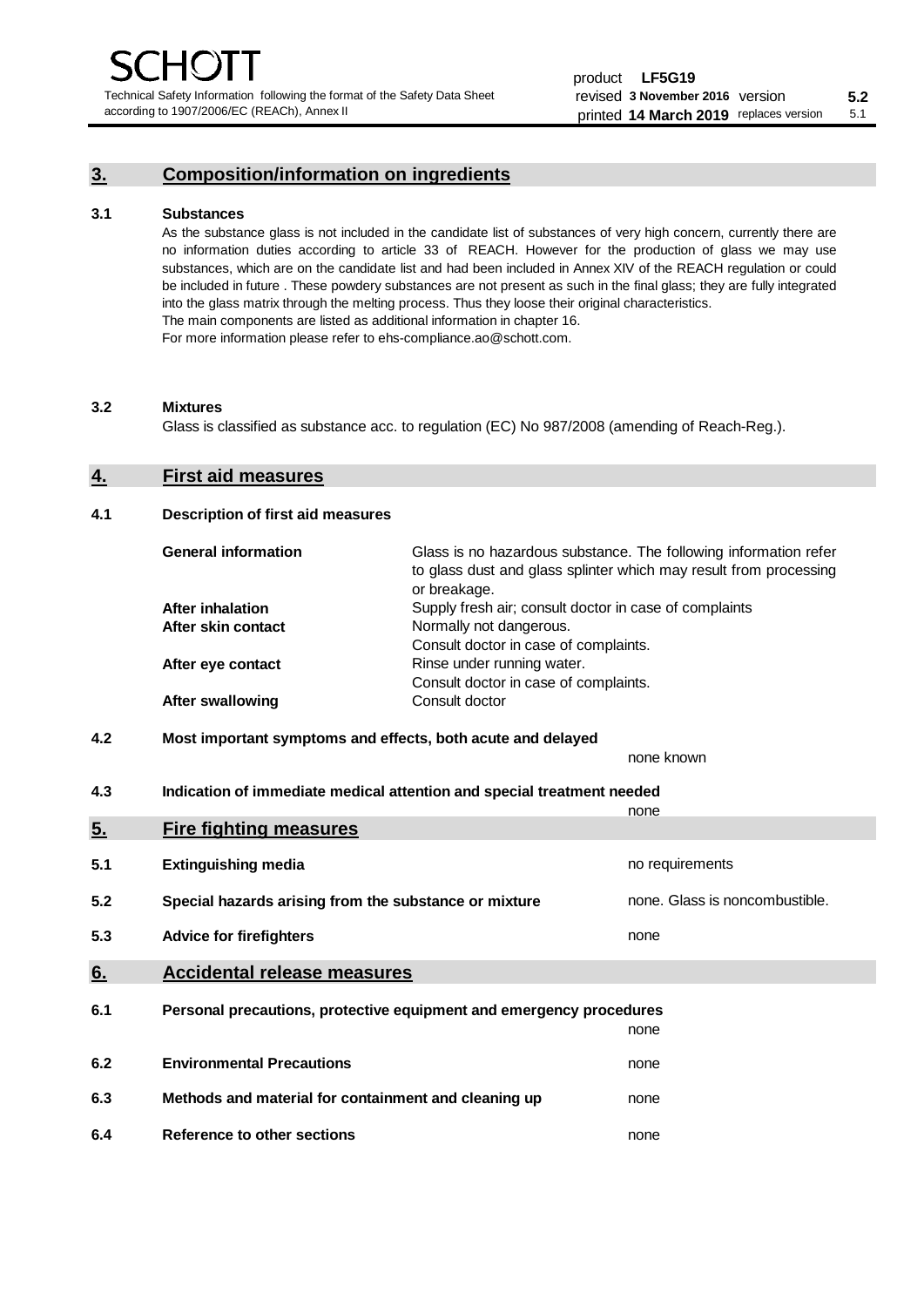| $\underline{\mathbf{7}}$ . | <b>Handling and storage</b>                                                                                      |                                                                                               |  |  |  |  |
|----------------------------|------------------------------------------------------------------------------------------------------------------|-----------------------------------------------------------------------------------------------|--|--|--|--|
| 7.1                        | <b>Precautions for safe handling</b>                                                                             |                                                                                               |  |  |  |  |
|                            |                                                                                                                  | Avoid breakage because of injury risk by sharp edges.                                         |  |  |  |  |
|                            |                                                                                                                  |                                                                                               |  |  |  |  |
| 7.2                        | Conditions for safe storage, including any incompatibilities                                                     |                                                                                               |  |  |  |  |
|                            |                                                                                                                  | Store in dry environment. Avoid excessive humidity.                                           |  |  |  |  |
|                            |                                                                                                                  |                                                                                               |  |  |  |  |
| 7.3                        | Specific end use(s)                                                                                              | see section 1.2                                                                               |  |  |  |  |
|                            |                                                                                                                  |                                                                                               |  |  |  |  |
|                            |                                                                                                                  |                                                                                               |  |  |  |  |
| 8.                         | <b>Exposure controls / personal protection</b>                                                                   |                                                                                               |  |  |  |  |
| 8.1                        | <b>Control parameters</b>                                                                                        |                                                                                               |  |  |  |  |
|                            |                                                                                                                  | In case of dust formation, declaration for FUSED SILICA, CAS-No: 60676-86-0                   |  |  |  |  |
|                            | Regulation                                                                                                       | TRGS 900 - GERMAN OCCUPATIONAL EXPOSURE LIMIT VALUES (01/2006)                                |  |  |  |  |
|                            | Value<br>0,3 mg / $m3$                                                                                           | (EXPOSURE LIMIT VALUE) with reference to the respirable fraction.                             |  |  |  |  |
|                            | no information<br>peak limit                                                                                     |                                                                                               |  |  |  |  |
|                            | teratogenic                                                                                                      | There is no reason to fear a risk of damage to the developing embryo                          |  |  |  |  |
|                            |                                                                                                                  | or foetus when limit value is adhered to                                                      |  |  |  |  |
| 8.2                        |                                                                                                                  |                                                                                               |  |  |  |  |
|                            | <b>Exposure controls</b><br>Technical measures and appropriate work processes have higher priority than personal |                                                                                               |  |  |  |  |
|                            | protective equipment. Provide adequate ventilation by local exhaust ventilation or ventilation                   |                                                                                               |  |  |  |  |
|                            | in general.                                                                                                      |                                                                                               |  |  |  |  |
|                            |                                                                                                                  | Adequate assessment tools for verification of effectivity of the protective measures includes |  |  |  |  |
|                            |                                                                                                                  | methods of measurements as described in "Technischen Regeln for Gefahrstoffe (TRGS) 402.      |  |  |  |  |
|                            |                                                                                                                  |                                                                                               |  |  |  |  |
|                            | <b>Respiratory Protection</b>                                                                                    | Technical<br>grinding/processing,<br>measure: wet<br>avoid<br>dust                            |  |  |  |  |
|                            |                                                                                                                  | formation.                                                                                    |  |  |  |  |
|                            |                                                                                                                  | If glass dust or particulates are above the national exposure limits                          |  |  |  |  |
|                            |                                                                                                                  | use a national approved respirator for dust and fibers.                                       |  |  |  |  |
|                            | <b>Hand Protection</b>                                                                                           | Use protective gloves and safety wristbands for protection                                    |  |  |  |  |
|                            |                                                                                                                  | against cut injuries.                                                                         |  |  |  |  |
|                            |                                                                                                                  |                                                                                               |  |  |  |  |
|                            | Eye Protection                                                                                                   | Use industrial safety glasses that meet national standards.                                   |  |  |  |  |
|                            | <b>Personnel Protection</b>                                                                                      | Use safety skirting for protection from sharp edges.                                          |  |  |  |  |
|                            |                                                                                                                  | Wear safety shoes.                                                                            |  |  |  |  |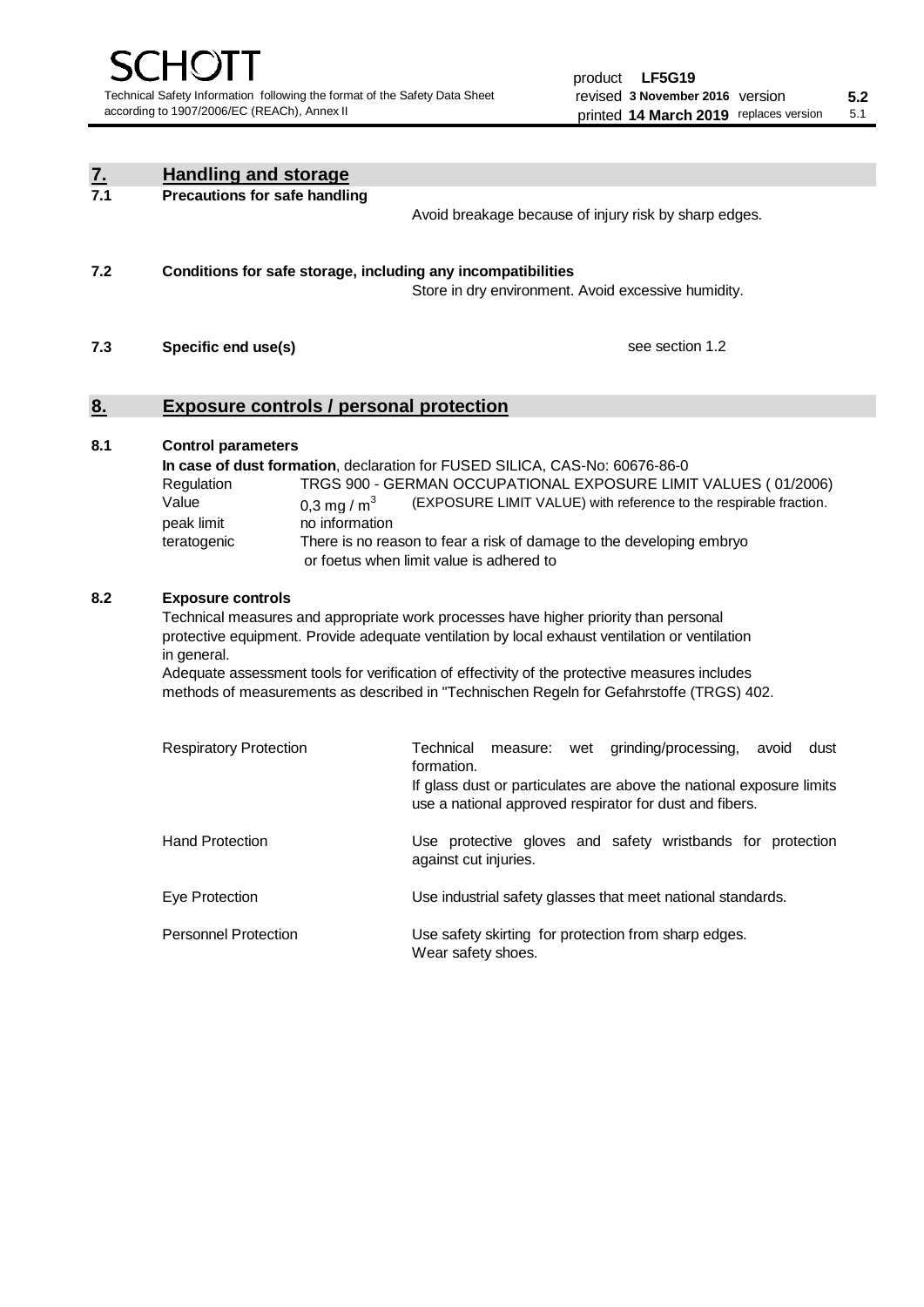Technical Safety Information following the format of the Safety Data Sheet according to 1907/2006/EC (REACh), Annex II

# **9. Physical and chemical properties**

**9.1 Information on basic physical and chemical properties**

|     | Appearance                            |                                                    |
|-----|---------------------------------------|----------------------------------------------------|
|     | <b>Physical state</b>                 | solid                                              |
|     | Colour                                | transparent or coloured                            |
|     | <b>Odour</b>                          | odourless                                          |
|     | pH-value                              | not applicable                                     |
|     | <b>Boilling point/boilling range</b>  | not applicable                                     |
|     | Melting point/melting range           | 474 °C                                             |
|     |                                       | Transformation temperature according to ISO 7884-8 |
|     | <b>Flashpoint</b>                     | not combustible                                    |
|     | <b>Combustibility</b>                 | not combustible                                    |
|     | Ignition temperature                  | none                                               |
|     | <b>Auto flammability</b>              | none                                               |
|     | Danger of explosion                   | none                                               |
|     | <b>Explosive limits upper / lower</b> | none                                               |
|     | <b>Oxidizing characteristics</b>      | none                                               |
|     | Vapour pressure                       | not applicable                                     |
|     | Density (20 °C)                       | 3,30 g/ccm                                         |
|     | <b>Water solubility</b>               | not applicable                                     |
|     | <b>Fat solubility</b>                 | not applicable                                     |
|     | n-octanol-water partition coefficient | not applicable                                     |
|     | <b>Other information</b>              | none                                               |
| 9.2 | <b>Other information</b>              | none                                               |

# **10. Stability and Reactivity**

# **10.1 Reactivity**

Glass is a stable material. Glass is inert to many chemicals, but may react to hot, strong alkaline solutions and with hydrofluoric, fluorosilicic and phosphoric acids. When heated to temperatures above the melting point, metal oxide fumes may be emitted.

Glass is an amorphous, inorganic, usually transparent or translucent substance consisting of a mixture of silicates or sometimes borates or phosphates as glass formers. With additions of modifiers a melt is produced at high temperatures, that cools to a solid state without crystallization.

# **10.2 Chemical stability**

Glass is stable at normal environmental conditions.

**10.3 Possibility of hazardous reactions** 

No hazardous reactions at intended use.

| 10.4 | <b>Conditions to avoid</b>       | see section 10.1 |
|------|----------------------------------|------------------|
| 10.5 | Incompatible materials           | see section 10.1 |
| 10.6 | Hazardous decomposition products | see section 10.1 |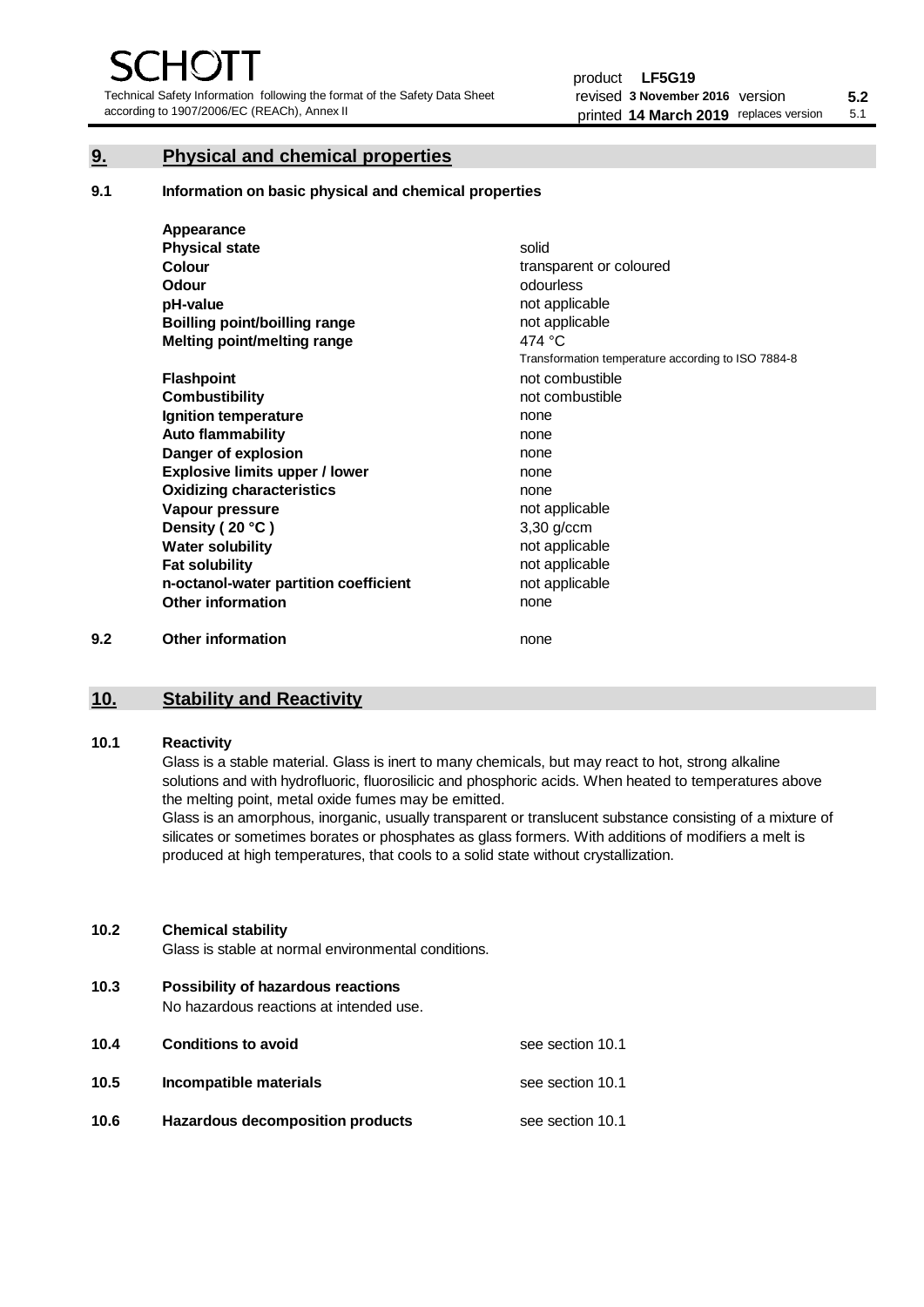unknown unknown unknown

unknown unknown unknown

Disposal according to local regulations

# **11. Toxicological information**

**11.1 Information on toxicological effects** Toxicological data are not available.

# **12. Ecological information**

- **12.1 Toxicity**
- **12.2 Persistence and degradability**
- **12.3 Bioaccumulative potential**
- **12.4 Mobility in soil**
- **12.5 Results of PBT and vPvB assessment**
- **12.6 Other adverse effects**

# **13. Disposal considerations**

**13.1 Waste treatment methods**

|            | <b>Transport information</b>                                            |                     |
|------------|-------------------------------------------------------------------------|---------------------|
| <u>14.</u> |                                                                         |                     |
| 14.1       | <b>UN Number</b>                                                        | no requirements     |
| 14.2       | <b>UN Proper Shipping Name</b>                                          | no requirements     |
| 14.3       | <b>Transport hazard class(es)</b>                                       | no requirements     |
| 14.4       | Packing group                                                           | no requirements     |
| 14.5       | <b>Environmental hazards</b>                                            | no requirements     |
| 14.6       | Special precautions for user                                            | see sections 6 to 8 |
| 14.7       | Transport in bulk according to Annex II of MARPOL73/78 and the IBC Code |                     |
|            |                                                                         | no requirements     |

# **15. Regulatory information**

# **15.1 Safety, health and environmental regulations/legislation specific for the substance or mixture**

**REACH** Under REACH glass is classified as a "Substance". According to Appendix V Number 11 of the REACh regulation glass is exempted from registration if specified conditions are met. SCHOTT AG, Advanced Optics has examined this conditions for its products. This glass is not subject to registration.

**RoHS** This glass does not contain - according to our knowledge - materials in concentrations, whose placing on the market is forbidden in accordance to the current requirements of the European Directive 2011/65/EU. This glass contains lead to achieve it's particular characteristics. It is compliant to the RoHS due to the exemptions specified in the annex of the RoHS.

**United Nations Globally Harmonized System (UN-GHS) related to safety information.**

This information considers also the requirements of the UN-GHS related to safety information.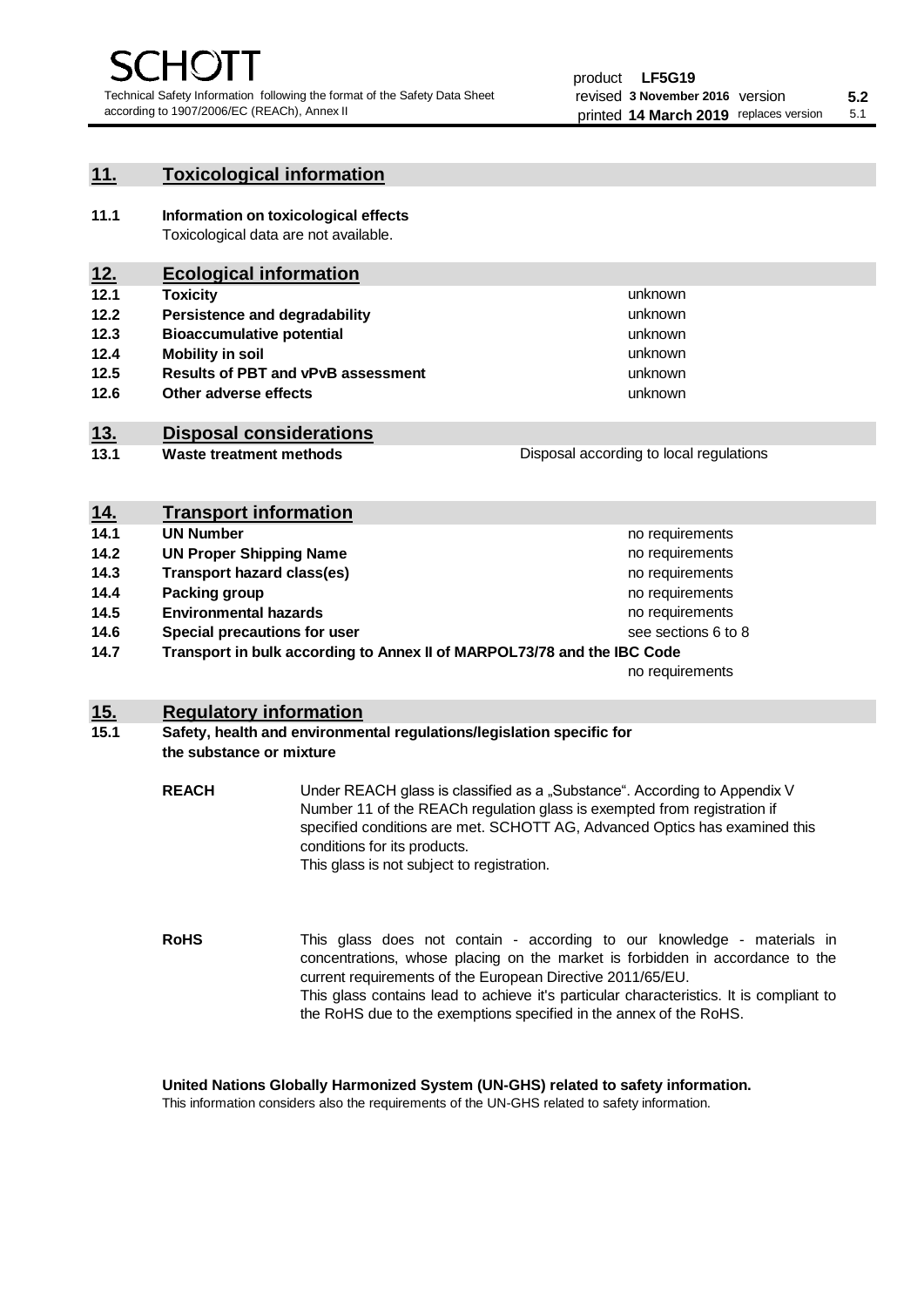Technical Safety Information following the format of the Safety Data Sheet according to 1907/2006/EC (REACh), Annex II

# **15.2 Chemical Safety Assessment**

A Chemical Safety Assessment has not been carried out.

# **16. Other information**

| chemical        |               | proportion    | SVHC (REACH) | Reg.  | <b>OSHA</b>         | <b>ACGIH</b>                                 | Carc. |
|-----------------|---------------|---------------|--------------|-------|---------------------|----------------------------------------------|-------|
| name            | <b>CAS-No</b> | of weigth (%) | (Y/N)        | (Y/N) | PEL                 | TLV                                          | (Y/N) |
| Boron Oxide     | 1303-86-2     | $1 - 10$      | Yes          | Yes   | $15 \text{ mg/m}^3$ | $10 \text{ mg/m}^3$                          | No.   |
| Cerium Oxide    | 1306-38-3     | $1 - 10$      | No           | No    | N/A                 | N/A                                          | No    |
| Potassium Oxide | 12136-45-7    | $10 - 20$     | No           | No    | N/A                 | N/A                                          | No    |
| Lead Oxide      | 1317-36-8     | $30 - 40$     | Yes          | Yes   |                     | $0.05 \text{ mg/m}^3$ 0.05 mg/m <sup>3</sup> | Yes   |
| Silica          | 14808-60-7    | $40 - 50$     | No           | Yes   |                     | $0.1 \text{ ma/m}^3$ 0.025 mg/m <sup>3</sup> | No    |

**16.1 Composition of mixture according to raw materials, based on the oxides.** 5.1

**The classification and limiting values are valid for the raw materials, see section 3. Glass is not a substance of very high concern (SVHC).**

### **Explanations to the data in the table**

| SVHC(REACH) | The raw material is listed in the candidate list of the substances of very high<br>concern                                                               |
|-------------|----------------------------------------------------------------------------------------------------------------------------------------------------------|
| Reg.        | Regulated chemical substance per list OSHA Regulations (Standards - 29 CFR)<br>Subpart 1910.1000 Tables Z1 to Z3 Limits for Air Contaminants             |
| OSHA / PEL  | Permissible exposure limit – for chemical materials, issued by the OSHA                                                                                  |
| ACGIH / TLV | Threshold limit value - chemical substances classification by the ACGIH                                                                                  |
| <b>OSHA</b> | Occupational Safety and Health Administration, an organization of the US.<br>Department of Labor (www.osha.gov).                                         |
| ACGIH       | American Conference of Governmental Industrial Hygienists (ACGIH), an member-<br>based organization that advances occupational and environmental health. |
| Carc.       | Chemical substance classified as carcinogen                                                                                                              |